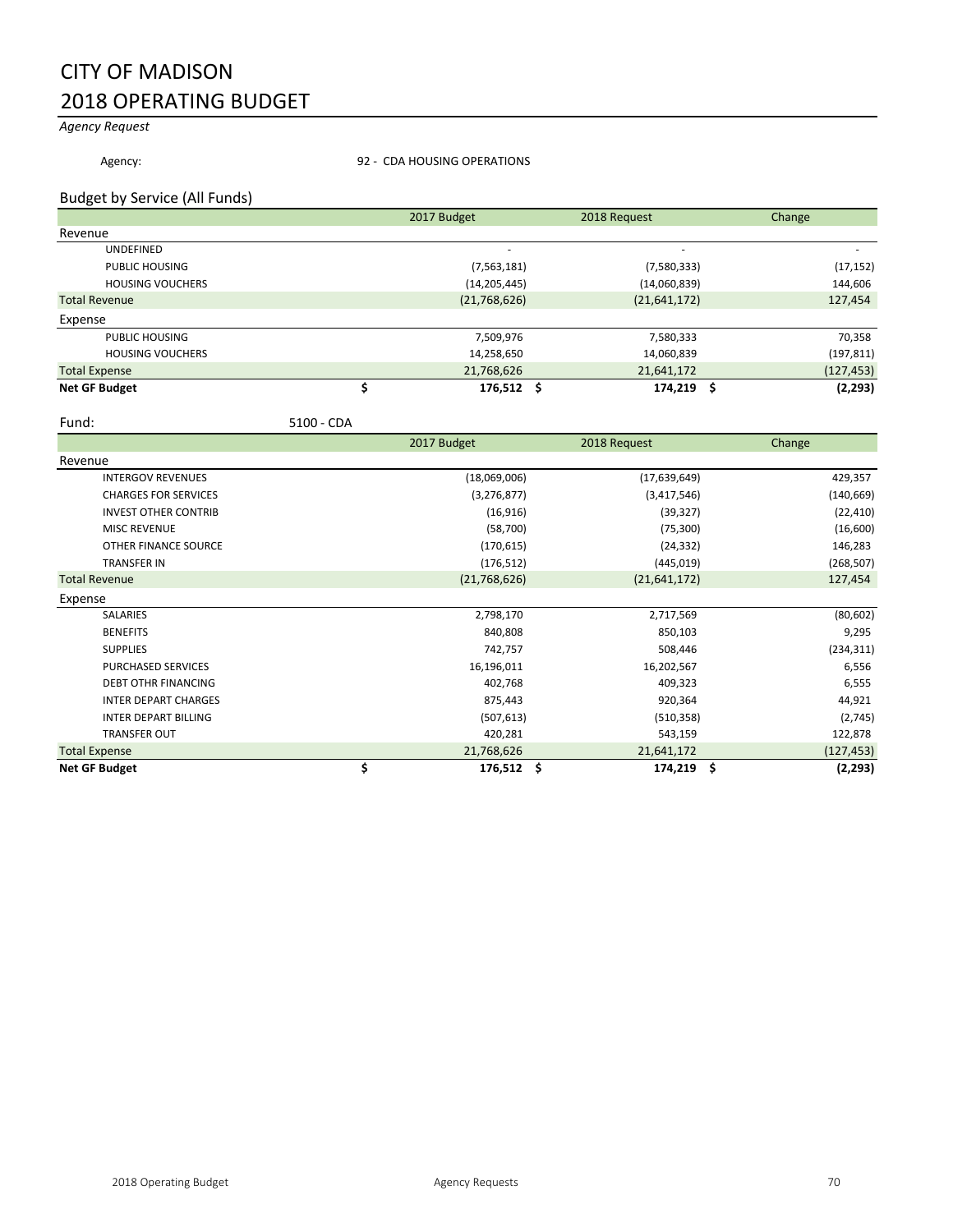# CITY OF MADISON 2018 OPERATING BUDGET

## *Agency Request*

Agency: **92 - CDA HOUSING OPERATIONS** 

Position Summary by FTE

|              |                               | 2017 Budget | 2018 Request | Change |
|--------------|-------------------------------|-------------|--------------|--------|
|              | <b>CUSTODIAL WKR 2</b>        | 3.00        | 3.00         | $\sim$ |
|              | <b>HSG MAINT WKR</b>          | 6.00        | 6.00         |        |
|              | MAINT MECH 2 - CG16           | 3.00        | 3.00         |        |
|              | <b>SECTION 8 INSPECTOR</b>    | 2.00        | 2.00         |        |
|              | PROGRAM ASST 2 - CG17         | 2.00        | 2.00         |        |
|              | <b>HSG ASST PROG SUPV</b>     | 1.00        | 1.00         |        |
|              | <b>HSG MOD GRTS MGR</b>       | 1.00        | 1.00         |        |
|              | <b>HSG OPER ANALYST</b>       | 1.00        | 1.00         |        |
|              | <b>HSG OPER PROG MGR</b>      | 1.00        | 1.00         |        |
|              | <b>HSG SITE MGR</b>           | 3.00        | 3.00         |        |
|              | <b>ACCT TECH 2</b>            | 1.00        | 1.00         |        |
|              | ADMIN CLK 1 - CG20            | 1.00        | 1.00         |        |
|              | <b>HSG ASST CLERK</b>         | 4.00        | 4.00         |        |
|              | HSG ASST CLK 2                | 1.00        | 1.00         |        |
|              | PROGRAM ASST 1 - CG20         | 3.00        | 3.00         |        |
|              | PROGRAM ASST 2 - CG20         | 1.00        | 1.00         |        |
|              | <b>TENANT SVS AIDE</b>        | 4.00        | 4.00         |        |
|              | HSG ASST OUTREACH CO          | 0.50        | 0.50         |        |
|              | <b>INFORMATION CLERK - PT</b> | 0.60        | 0.60         |        |
|              | PROGRAM ASST 2                | 0.85        | 0.85         |        |
|              | <b>PAINTER</b>                | 1.00        | 1.00         |        |
| <b>TOTAL</b> |                               | 40.95       | 40.95        | ۰.     |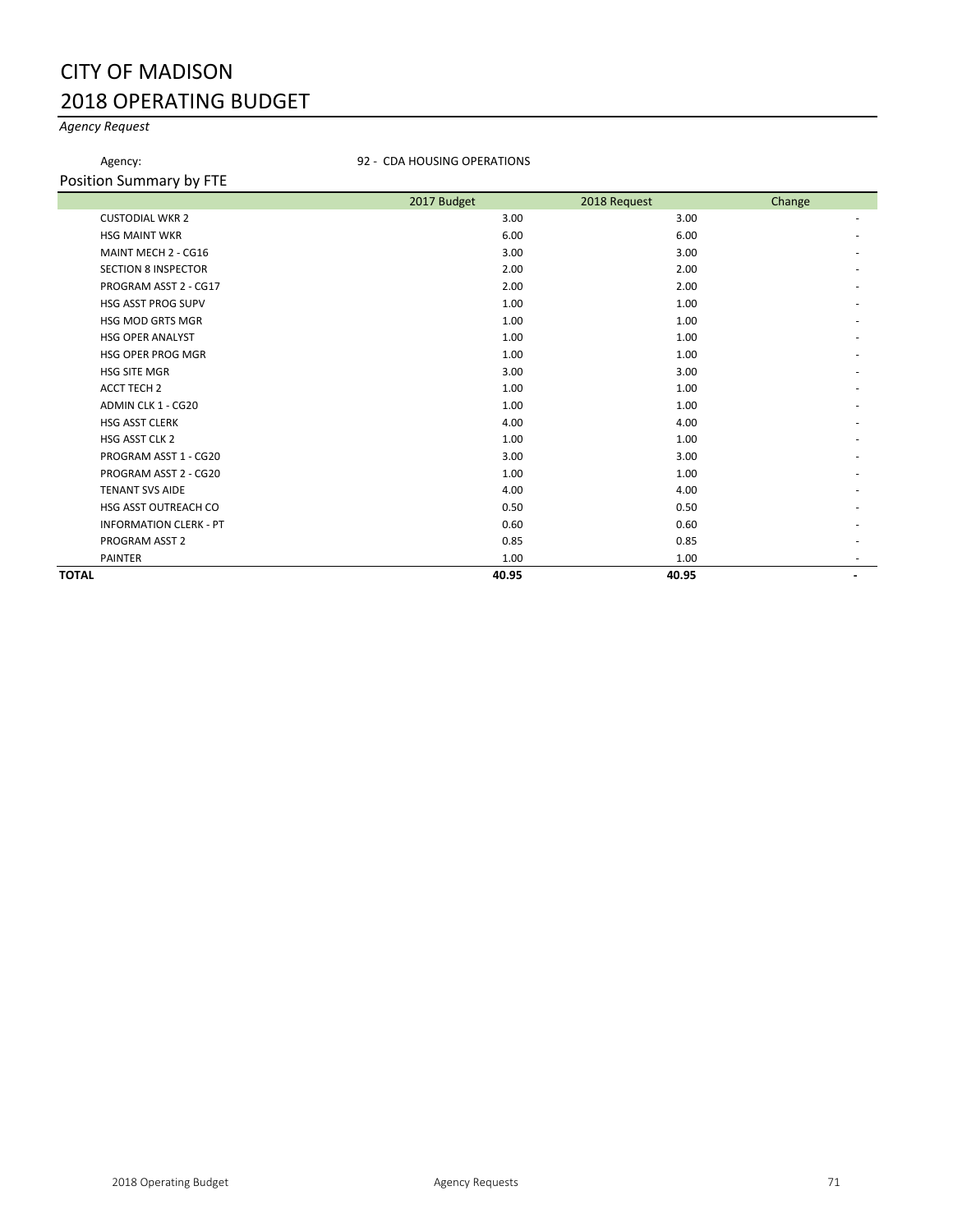## **CITY OF MADISON** *INTER-DEPARTMENTAL* **CORRESPONDENCE**

DATE: July 13, 2017

TO: Brent Sloat, Budget Analyst, City Finance Department FROM: Tom Conrad, Housing Operations Interim Director SUBJECT: 2018 Operating Budget Transmittal Memo Cc: Laura Larsen

Please accept the 2018 Operating Budget we are submitting today for the Housing Operations Division of the CDA. Now that we have two full years of actual expense history in MUNIS, managers are better able to project expenses for the coming year.

Improvements have also been made in this budget to use the project accounting features in MUNIS. This will help us monitor progress on grant-funded projects through the year; for example 3 service coordinator grants that pay for staff who work with CDA residents. The Service Coordinators link CDA residents to services. One helps residents at the East and West sites connect to training and job opportunities, job placement organizations and local employers. Two other service coordinators work at the Triangle site to support vulnerable residents toward housing stability.

Projecting revenues, on the other hand has never been more difficult. The budgeted revenues of \$21.3 million include \$3.1 million from tenant rent. The other \$18.2 million is almost entirely federal funding from HUD. Questions will remain about the HUD funding until the 2018 appropriations are enacted and signed. The amount from the City's General fund is \$169,863.

No new positions are proposed for 2018 in light of uncertain federal funding.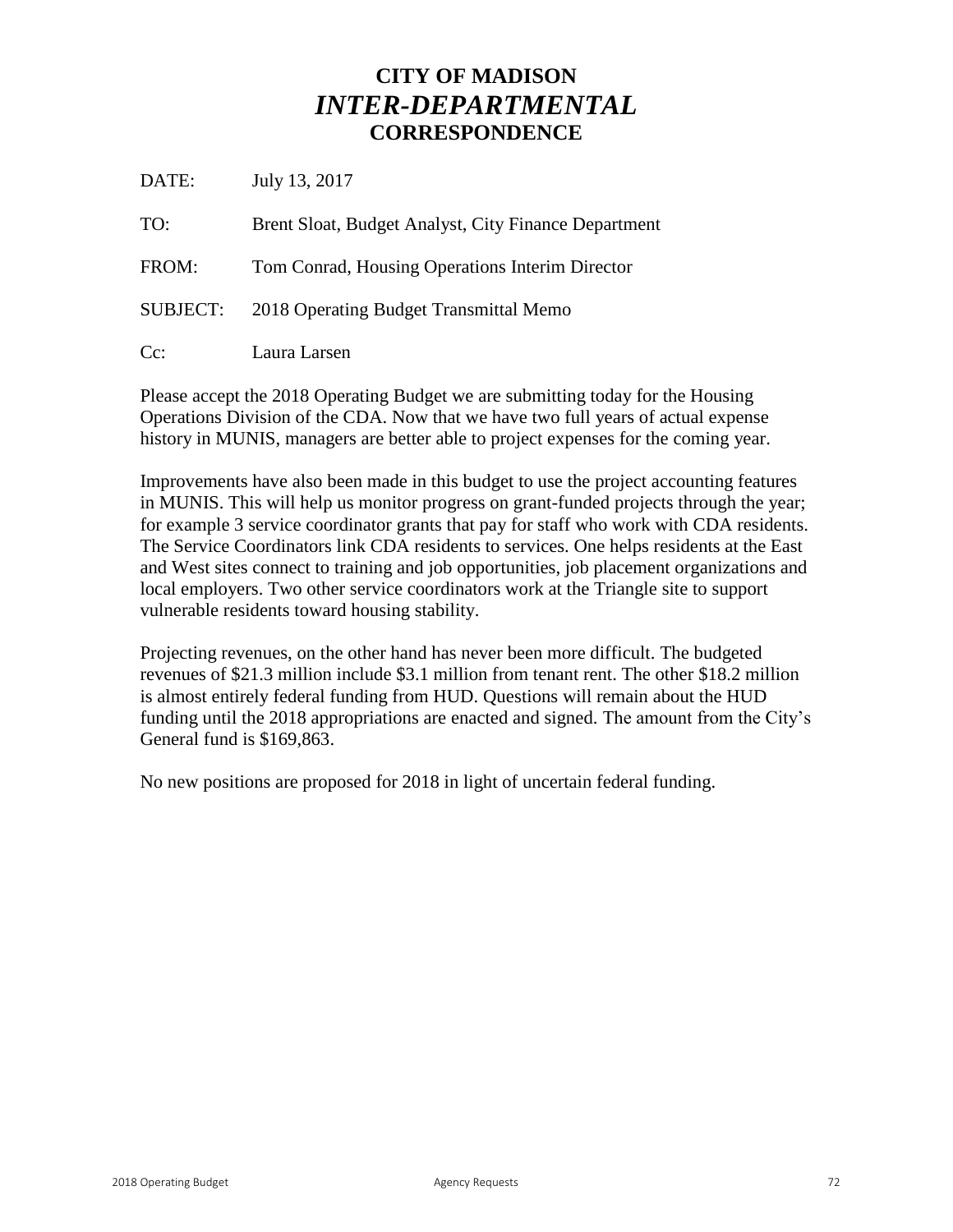# 2018 Operating Budget: Service Proposals

### **SERVICE IDENTIFYING INFORMATION**

SELECT YOUR AGENCY:

CDA Housing Operations

SELECT YOUR AGENCY'S SERVICE:

Housing Vouchers

SERVICE DESCRIPTION:

This service provides Section 8 housing vouchers as rental assistance for low-income families across the City of Madison. Section 8 New Construction projects are owned and operated by the Community Development Authority (CDA).

#### **SERVICE GOALS**

What community need does the service address?

This service provides federally funded rental assistance to fill the gap between what tenants can afford to pay and the actual cost of housing.

#### Who are the recipients of the service?

The voucher program serves Madison residents with incomes below 50% of median. Priority is given to the elderly, disabled and families with minor children. Special purpose vouchers provide assistance to targeted groups including chronically homeless veterans and families reunifying with children in out-of-home placement. Some vouchers are attached to specific units that are available to other vulnerable populations.

What outcomes will be produced at the proposed funding level?

- i) This service will provide housing assistance to 1675 low-income households.
- ii) Chronically homeless individuals and families will become housed in permanently supported housing.

What strategies are planned for 2018 to advance the stated outcomes?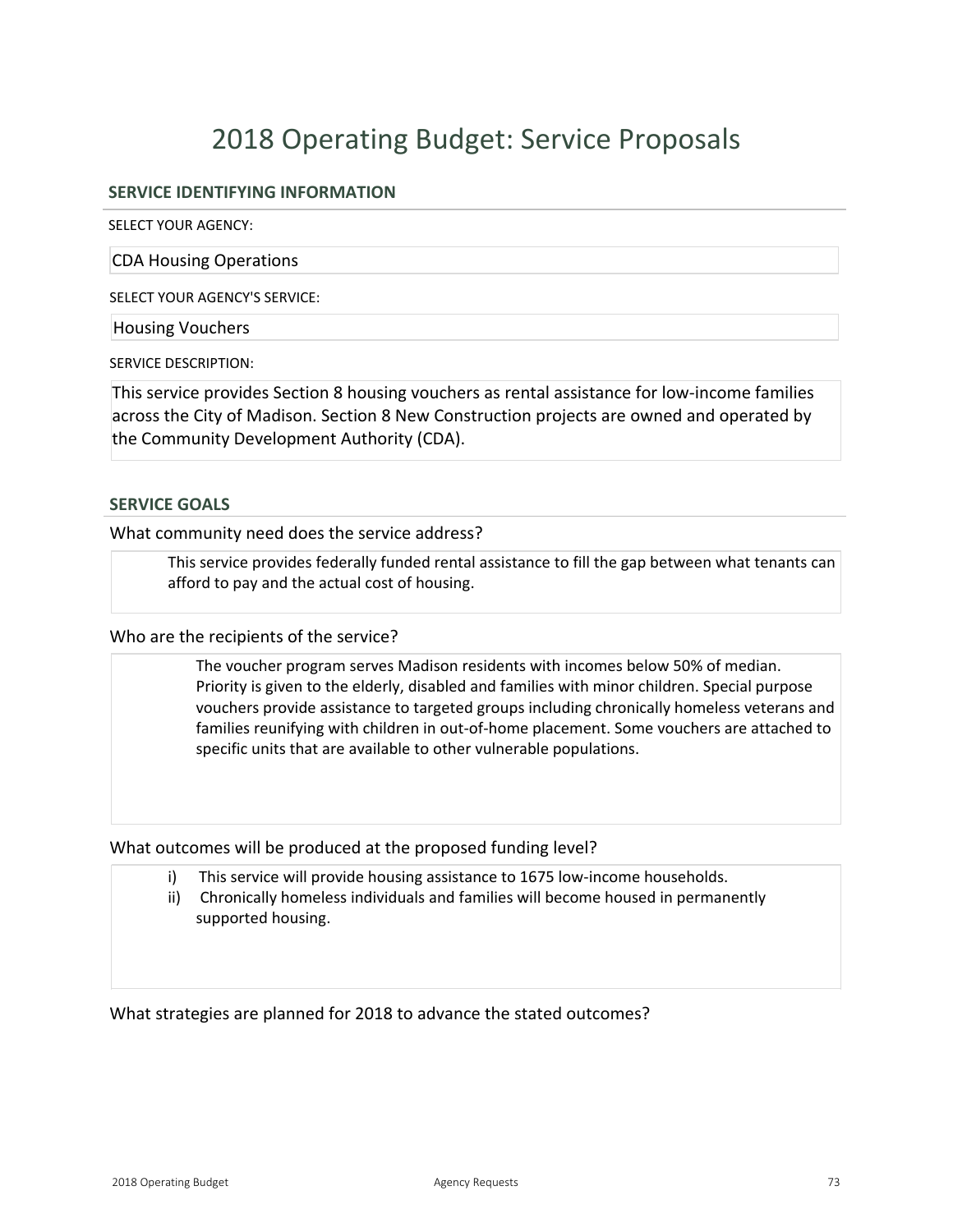- i) To maintain the target number of households served given the uncertainty of federal funding for 2018, CDA Housing Operations will continue policies that stabilize the average monthly assistance. This may require setting payment standards in 2018 that do not keep pace with increased rents in the Madison market.
- ii) CDA will attach vouchers to the City's permanently supported housing to further the goal of ending chronic homelessness for veterans and others in Madison.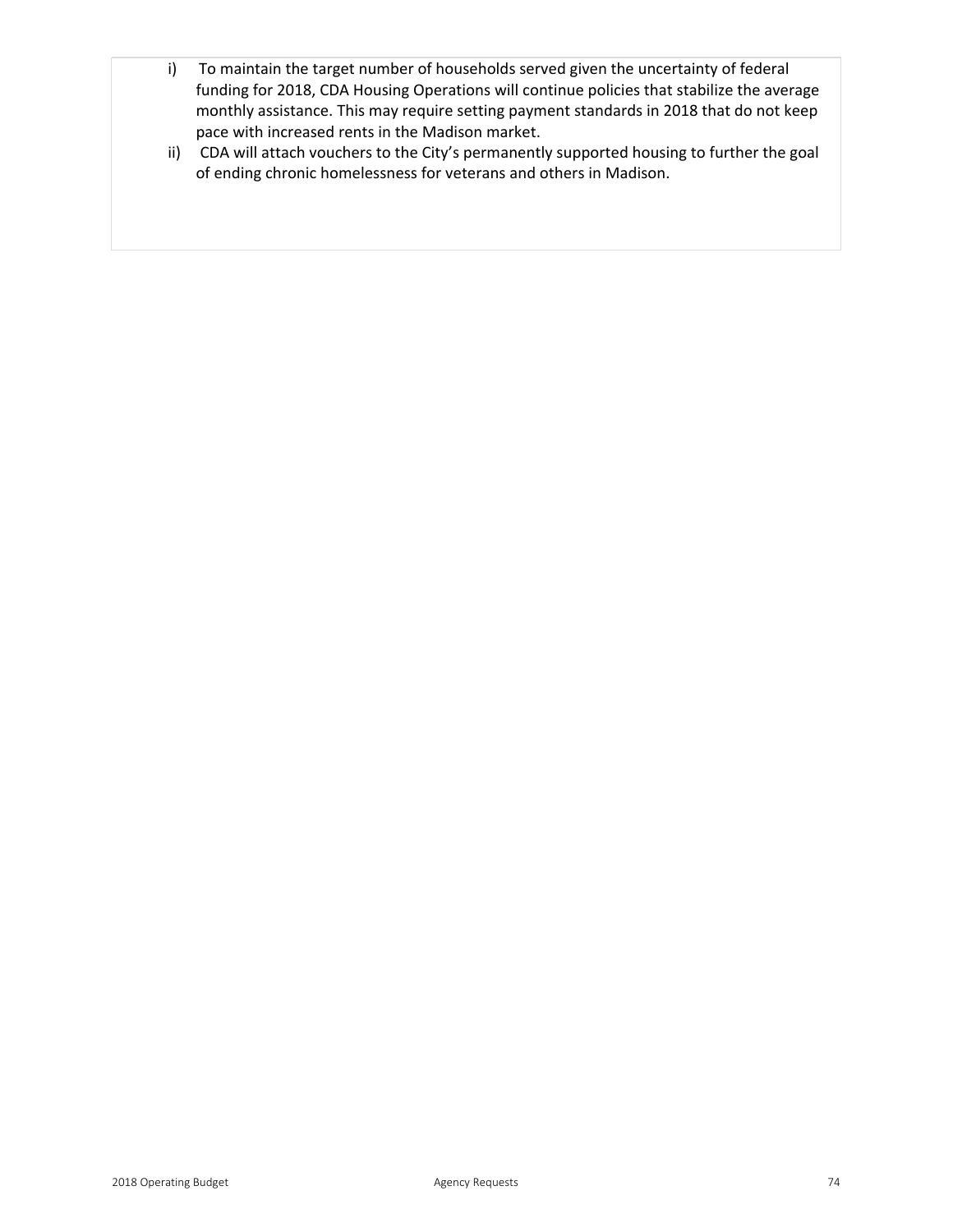# 2018 Operating Budget: Service Proposals

### **SERVICE IDENTIFYING INFORMATION**

SELECT YOUR AGENCY:

CDA Housing Operations

SELECT YOUR AGENCY'S SERVICE:

Public Housing

SERVICE DESCRIPTION:

This service provides public housing assistance across the City of Madison through the Community Development Authority (CDA). The CDA owns, manages, and maintains 766 units of Low Rent Public Housing on 37 sites throughout the City with funding from the federal Department of Housing and Urban Development (HUD). It also owns, manages, and maintains 114 units with funding from Wisconsin Housing and Economic Development Authority (WHEDA). In addition, it administers the Housing Choice Voucher Program (Section 8).

#### **SERVICE GOALS**

What community need does the service address?

This service provides affordable housing in CDA owned and operated developments. CDA residents pay 30% of adjusted gross income for rent and utilities.

#### Who are the recipients of the service?

The service is available to those with income below 80% of median although the vast majority of residents have incomes below 30% of median. Priority is given to Madison residents who are elderly, disabled or includes minor children.

What outcomes will be produced at the proposed funding level?

CDA will provide well maintained affordable housing for lowincome residents of the properties it owns and operates including 766 Public Housing units and 115 units of Multi-family housing.

What strategies are planned for 2018 to advance the stated outcomes?